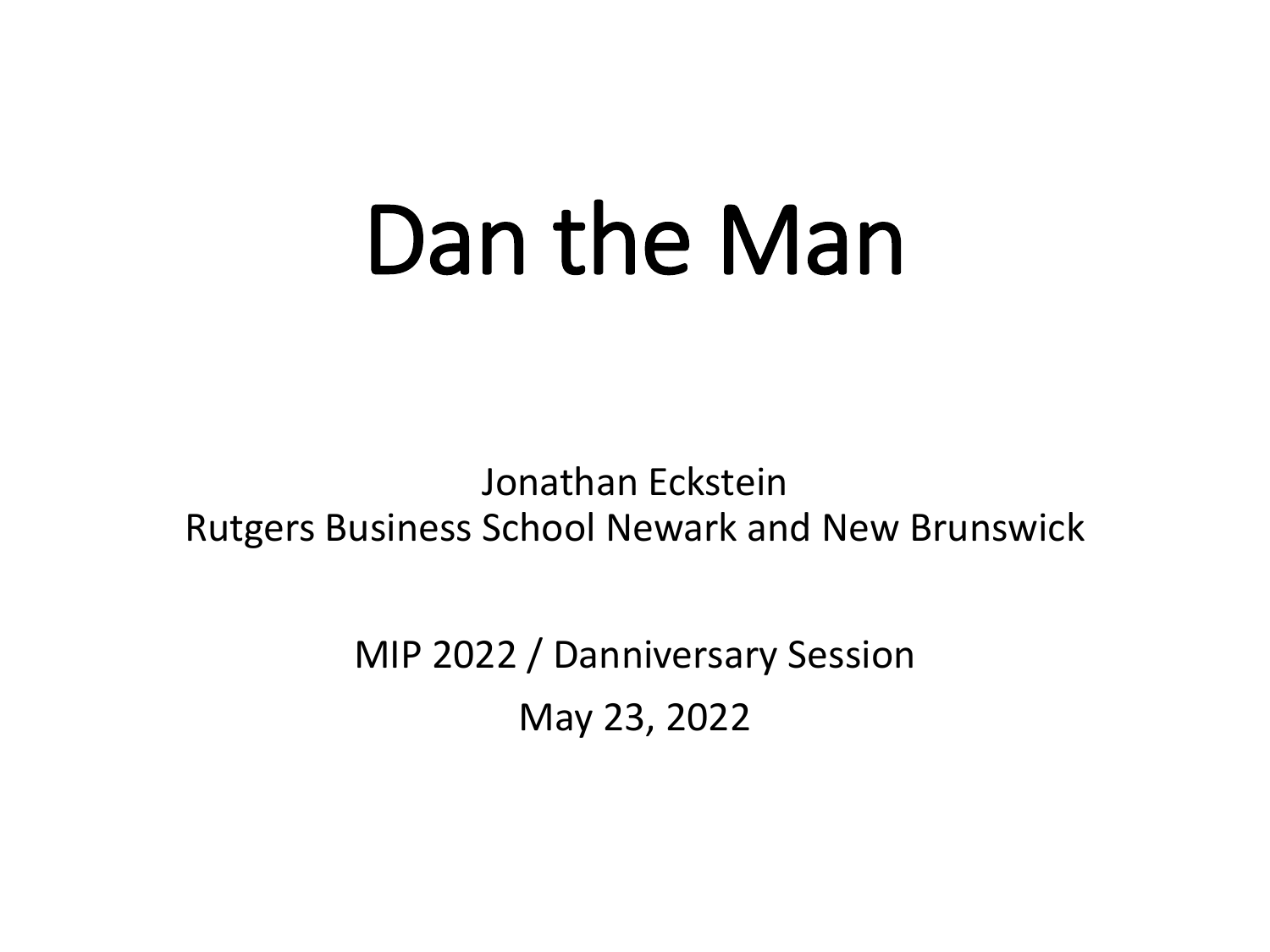# Happy Birthday, Dan!

• I would like to wish a very happy belated to 60<sup>th</sup> to my friend and fellow New Jersey inhabitant Dan Bienstock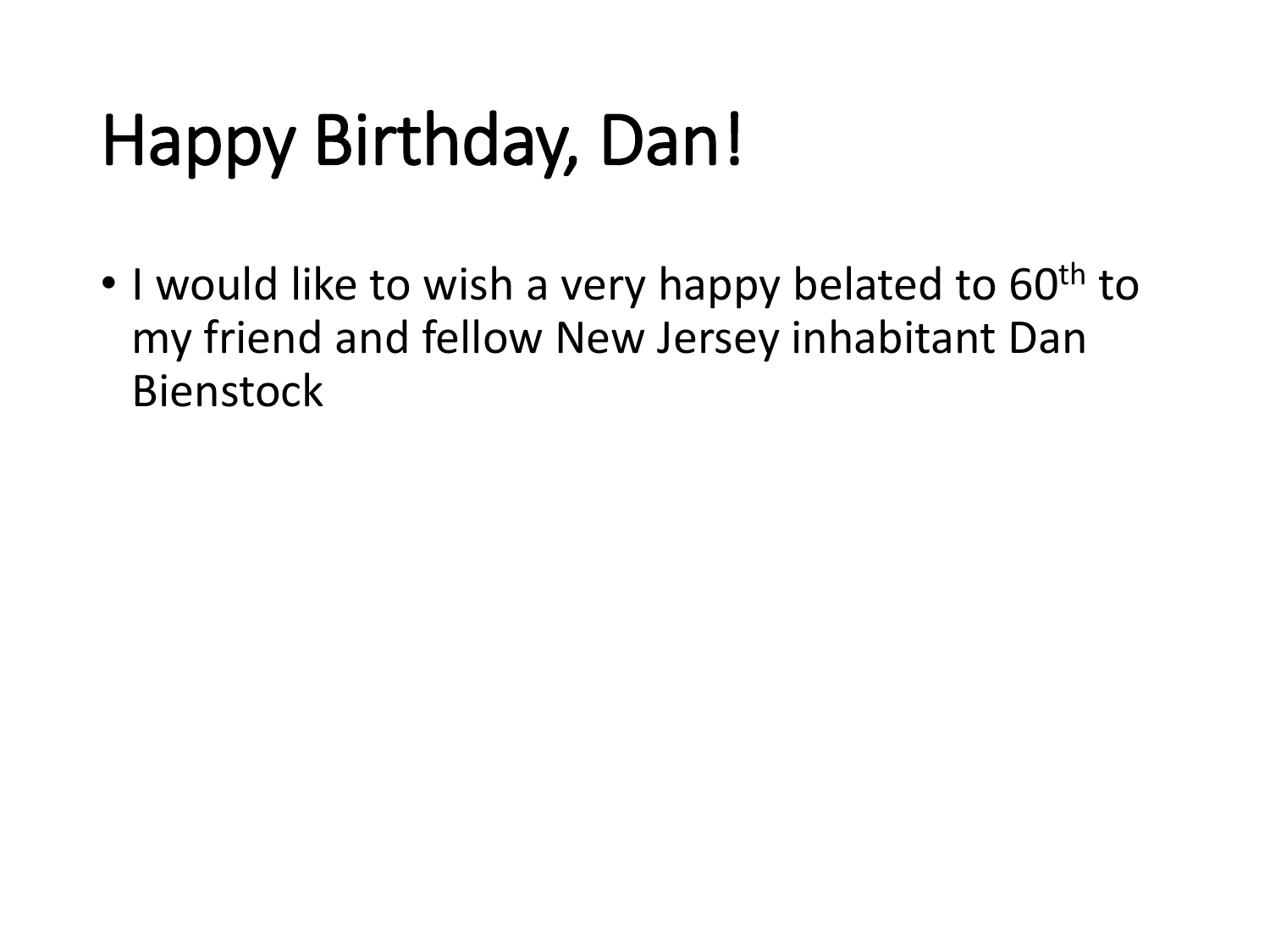#### Personal Talk

- I thought I would give a talk about Dan's personal history
- I think it's interesting
- Reactions were mixed…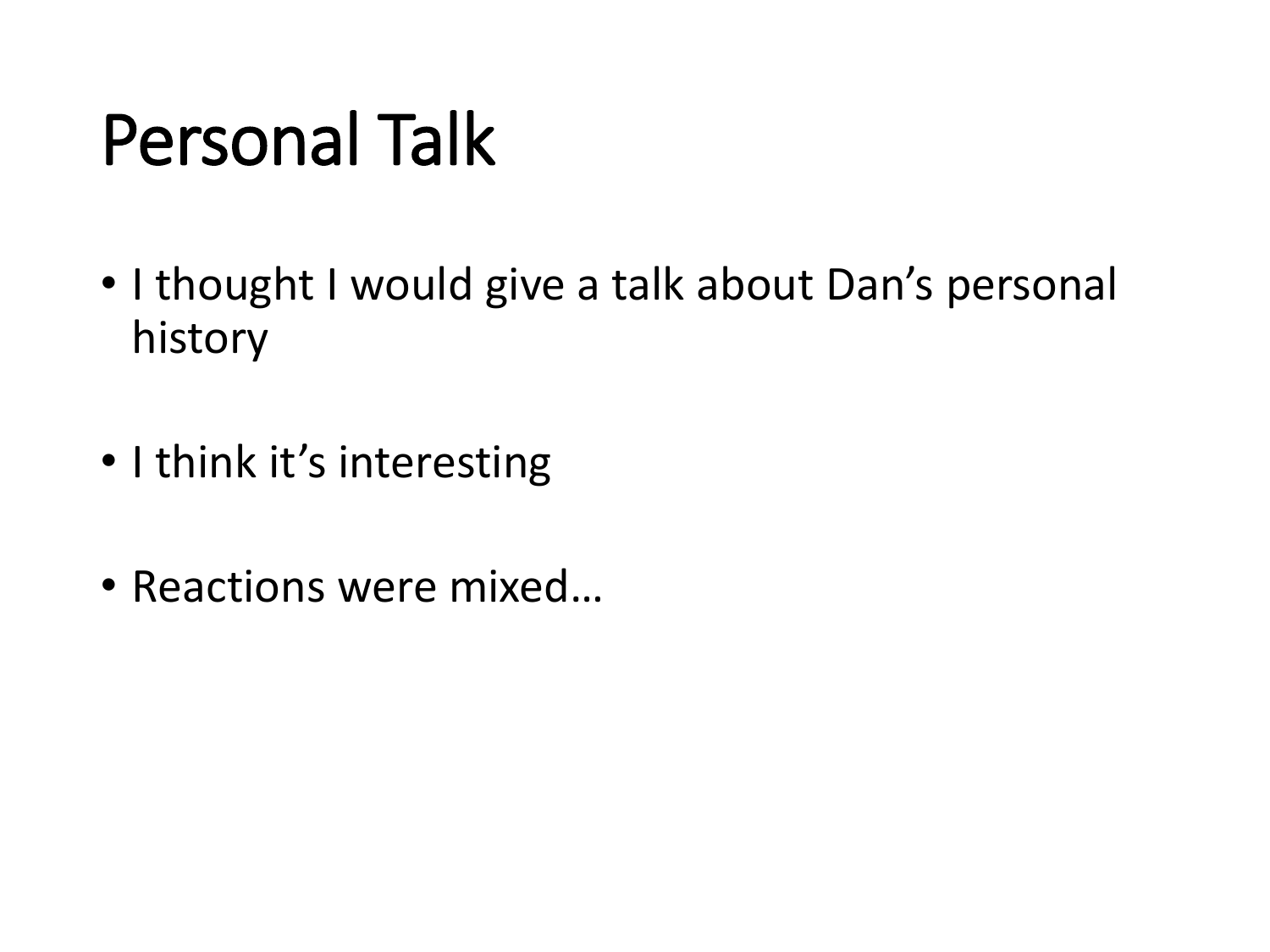### E-Mail #1 from Jeff

Thanks Jonathan!

Non-technical content is perfectly fine.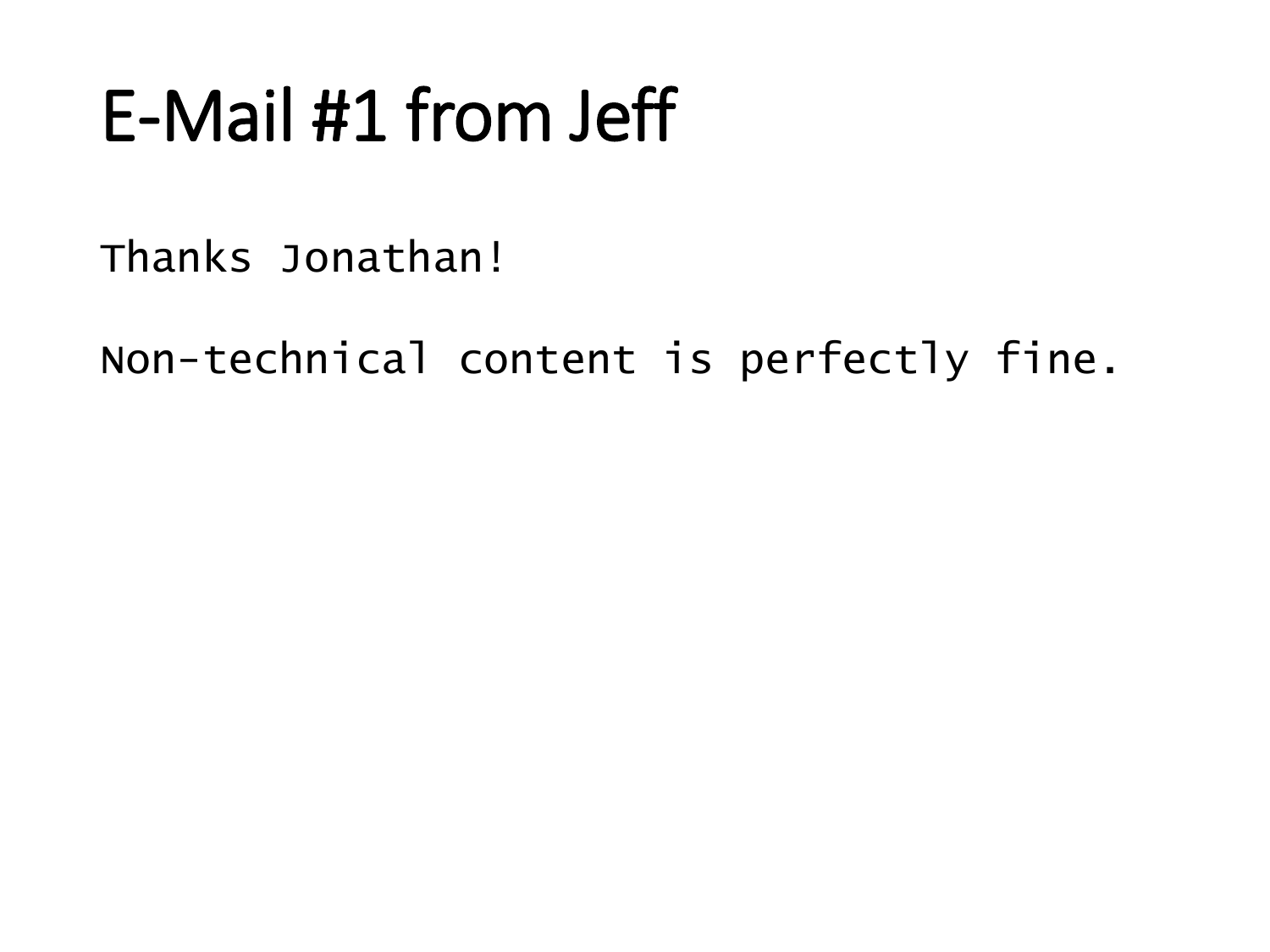### E-Mail #2 from Jeff

Based on your abstract, I think your talk would be a GREAT concluding talk.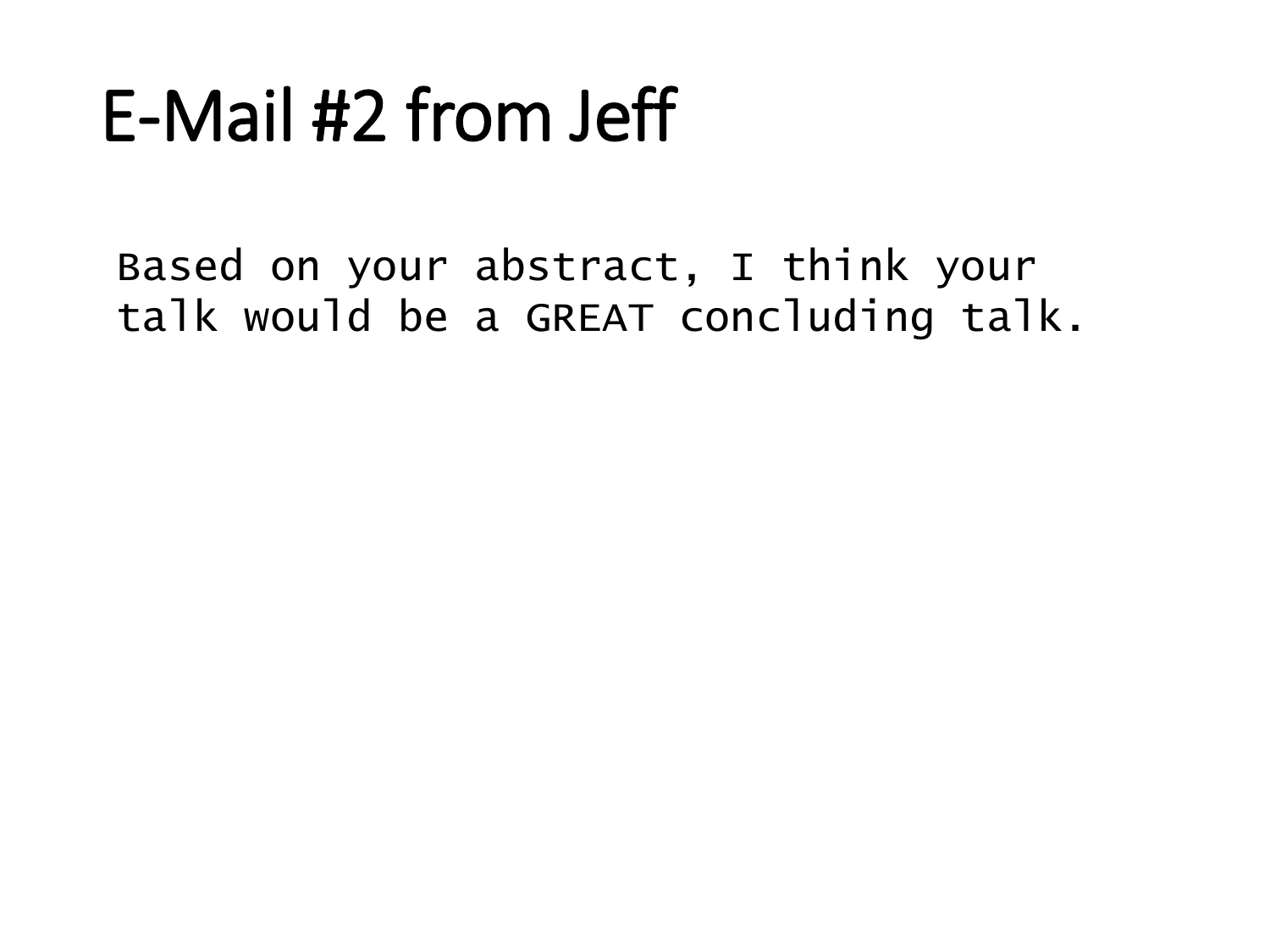#### E-Mail #1 from Dan

Jon, you could also give a talk about your research! People will be interested!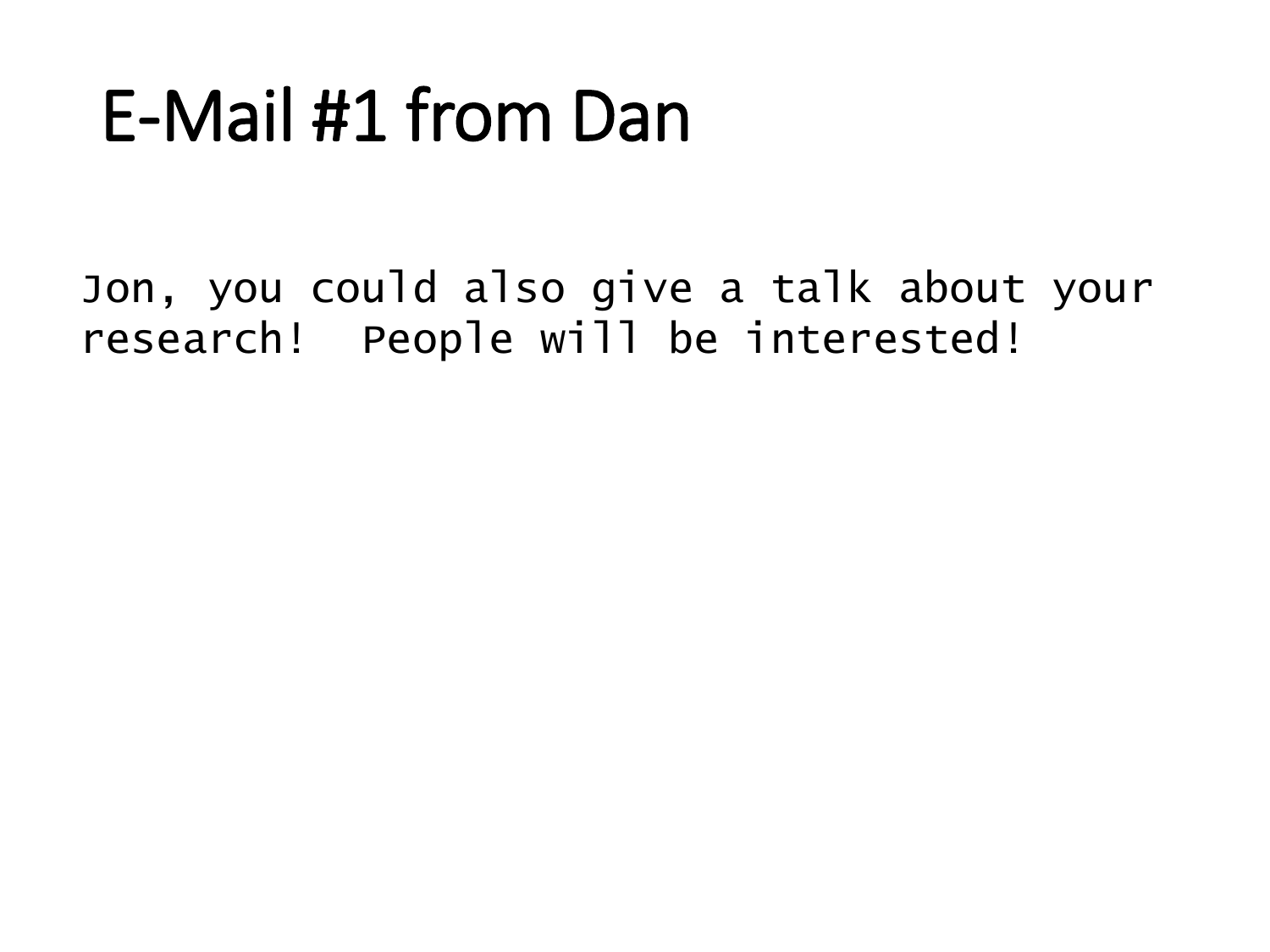### E-Mail #2 from Dan

But you could also talk about your research! I would like that!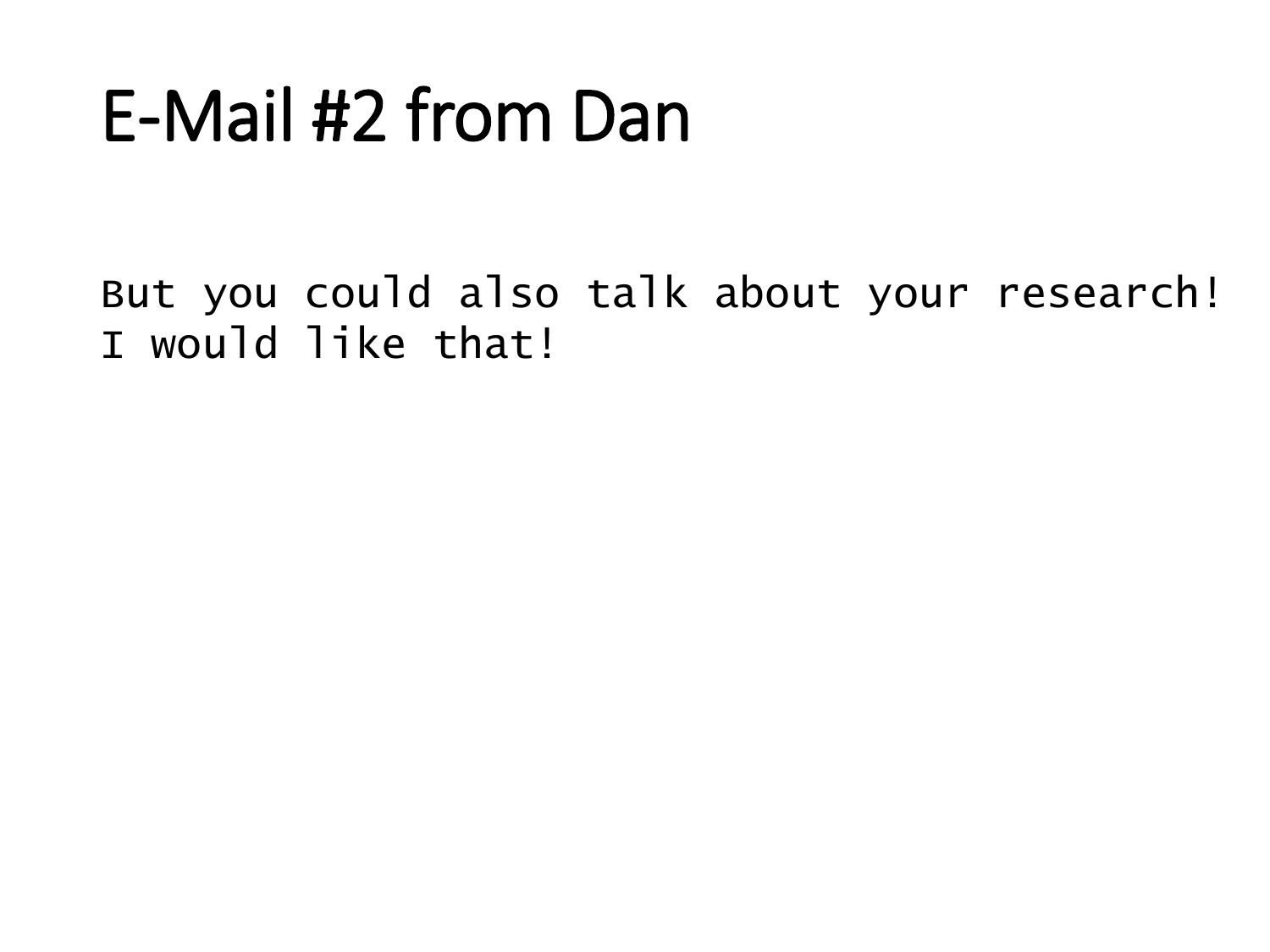#### Some Parallels

| Dan                                 | Jonathan                            |
|-------------------------------------|-------------------------------------|
| Father left Germany in late 30s     | Father left Germany in late 30s     |
| Got into computers and math in high | Got into computers and math in high |
| school                              | school                              |
| Majored in math in college near     | Majored in math in college near     |
| <b>Boston</b>                       | <b>Boston</b>                       |
| Got a doctorate at the MIT OR       | Got a doctorate at the MIT OR       |
| Center                              | Center                              |
| Worked in research for a tech       | Worked in research for a tech       |
| company, but then                   | company, but then                   |
| Got a faculty job in the NY/NJ area | Got a faculty job in the NY/NJ area |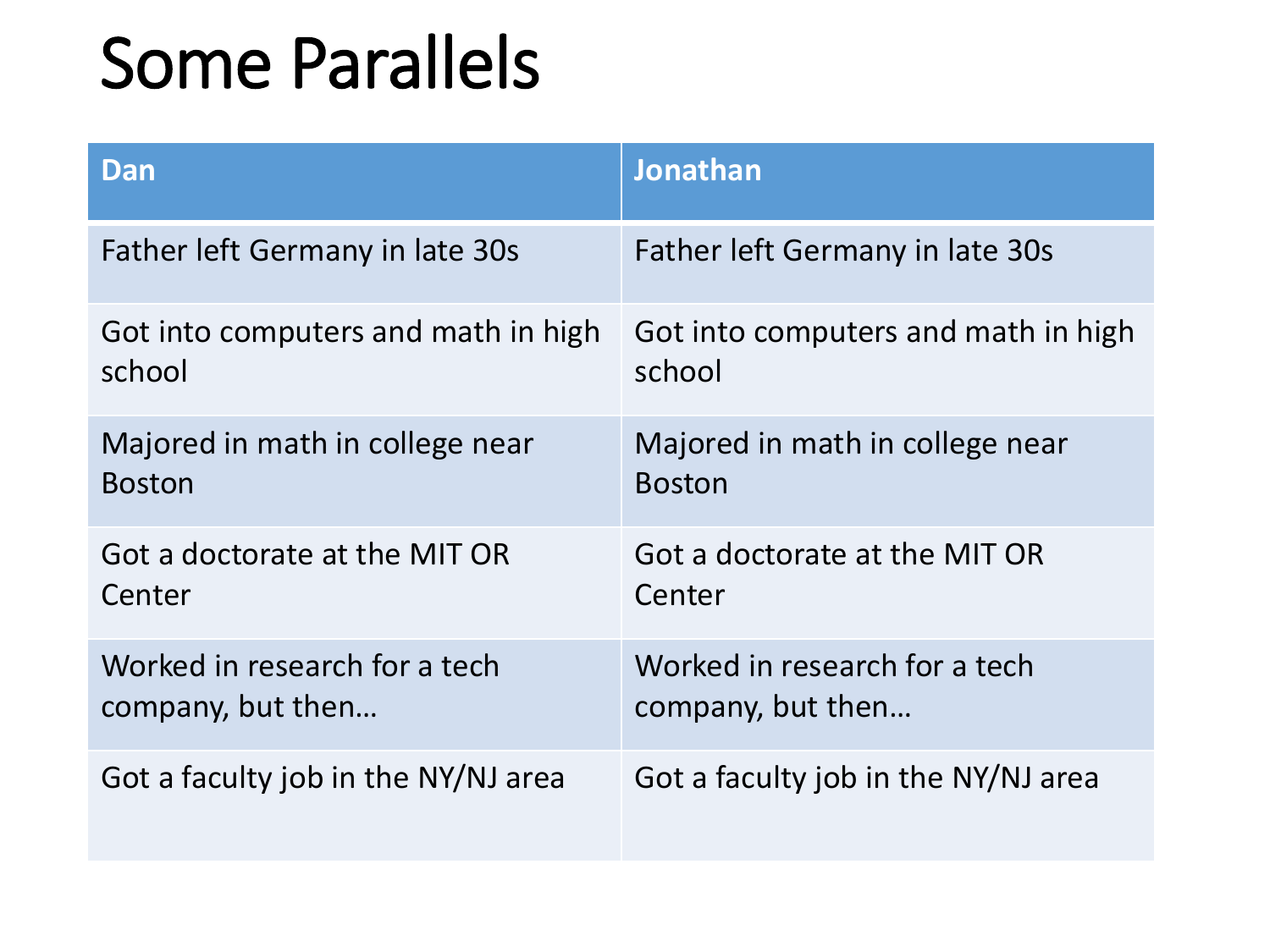#### Some Parallels

| Dan                                      | <b>Jonathan</b>                      |
|------------------------------------------|--------------------------------------|
| Married a Brandeis graduate              | Married a Brandeis graduate          |
| Does more computer coding than           | Does more computer coding than       |
| most OR researchers                      | most OR researchers                  |
| Father of 3 sons                         | Father of 2 sons                     |
| Drives a white dual-motor Tesla Model    | Ordered a white dual-motor Tesla     |
| 3 with white interior                    | Model 3 with black interior          |
| Editor-in-Chief of Mathematical          | Editor-in-Chief of Mathematical      |
| <b>Programming Computation 2014-2018</b> | <b>Programming Computation 2019-</b> |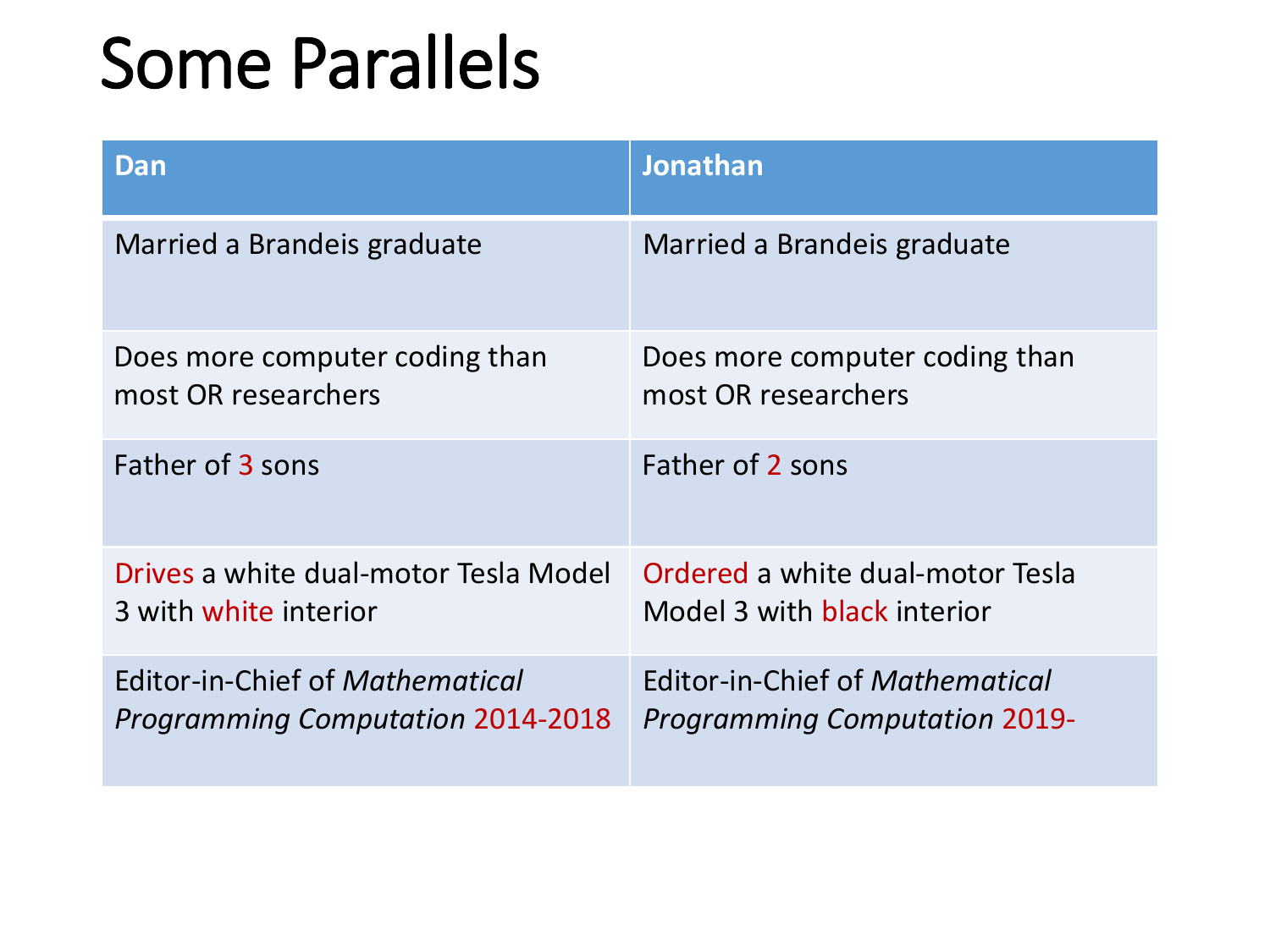### Deeper Similarities

- Dan and I both feel strongly about the relationship between applied mathematics and computing
- Both feel that computer programming needs to be strongly integrated into how we
	- Train researchers
	- Perform research
	- Present results
- No surprise that we have both been editors-in-chief of *Mathematical Programming Computation*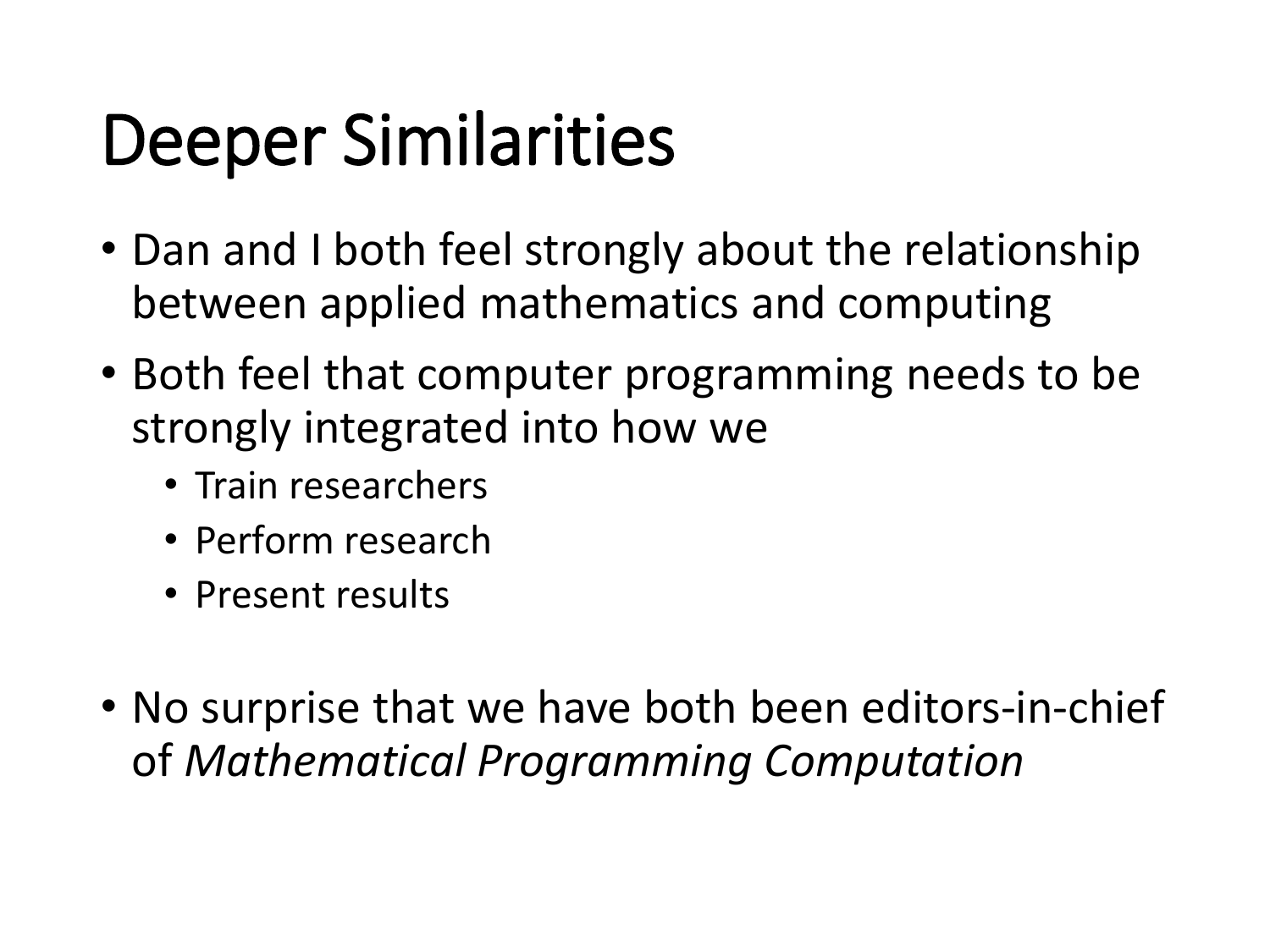# Both of our Lives Were Shaped by World War II

- My own father was sent alone out of Germany (without my grandparents) at age 12-13
- From a town about 1 hour North of Frankfurt
- To a foster family in Columbus, Ohio

- All of Dan's grandparents got out of Europe in the 30's, *with* Dan's parents (as children)
- They all went to…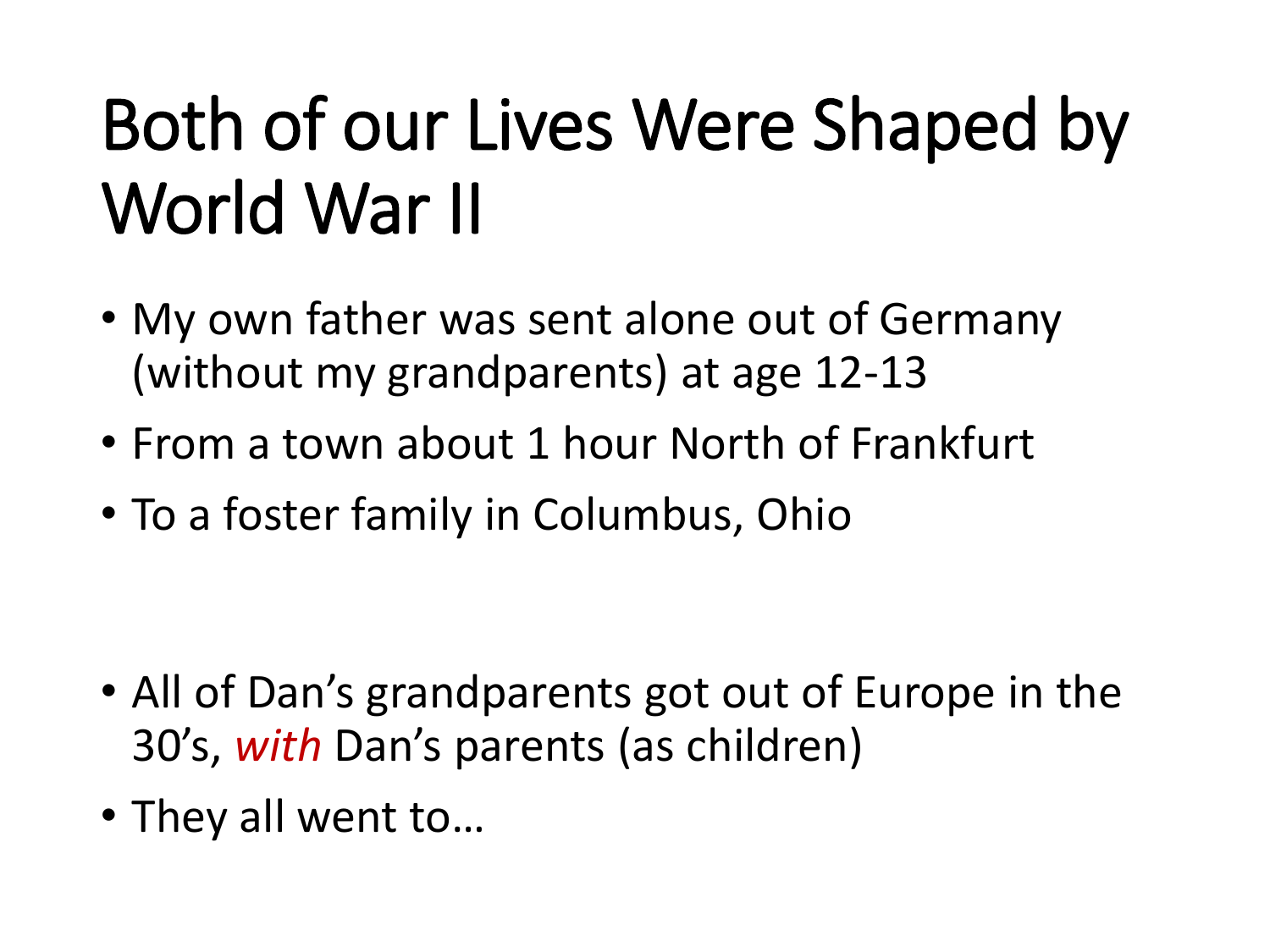### Uruguay (from Berlin)

- Dan's father's family was from Berlin
- They just decided to take a boat to South America
- But "the exact destination was not always clear"

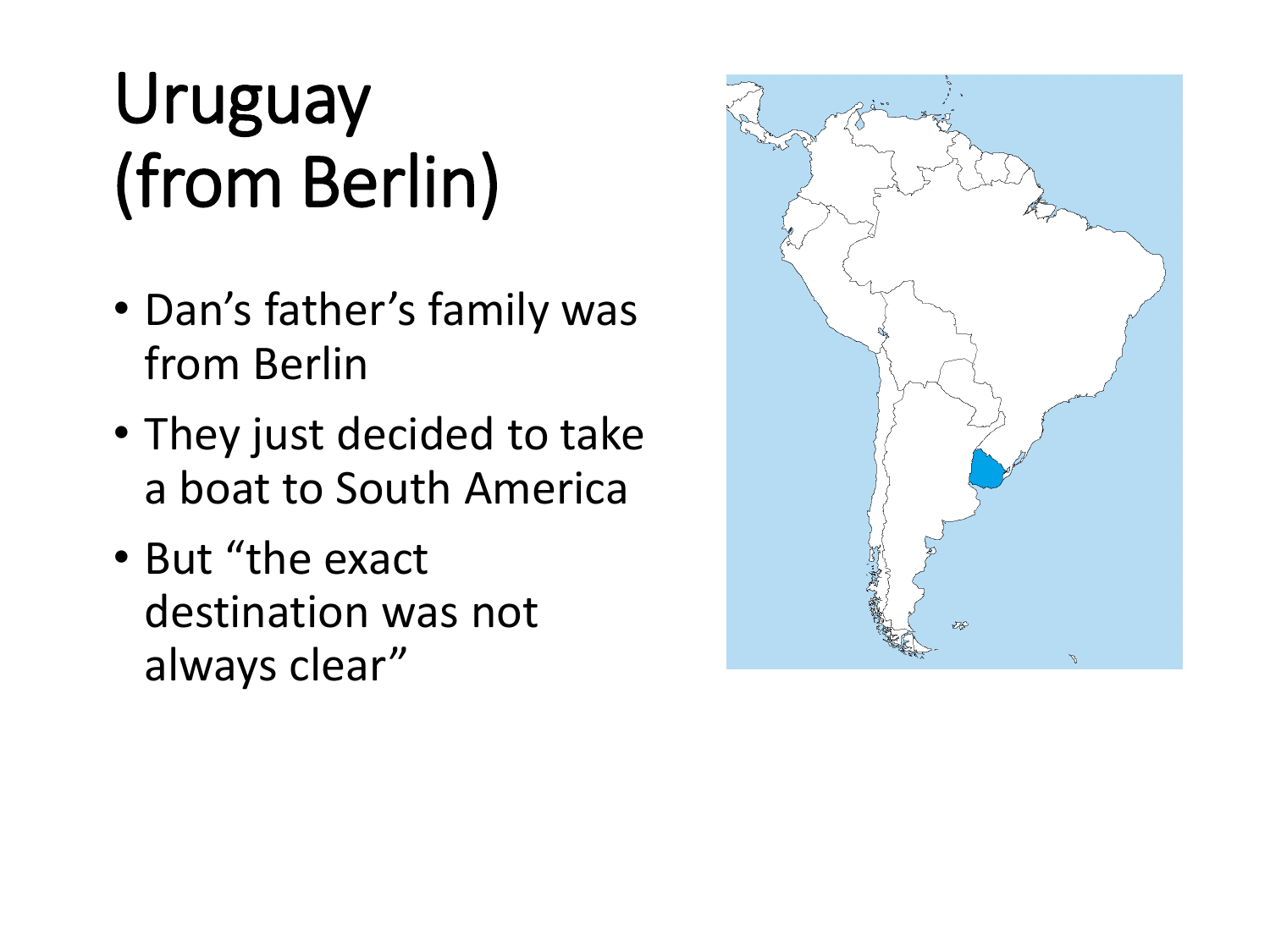# From Poland

- Dan's mother's family was from Poland
- In an area long disputed between Prussia/Germany and Russia
- "At the time of her parents' birth it was German."
- "When she was born it was Polish, with a lot of tension."
- "My Mom's father (and other male relatives) were arrested by the Russians during WWI on suspicion of being German spies."
- Dan's mother's family also went to Uruguay
- Separately but similarly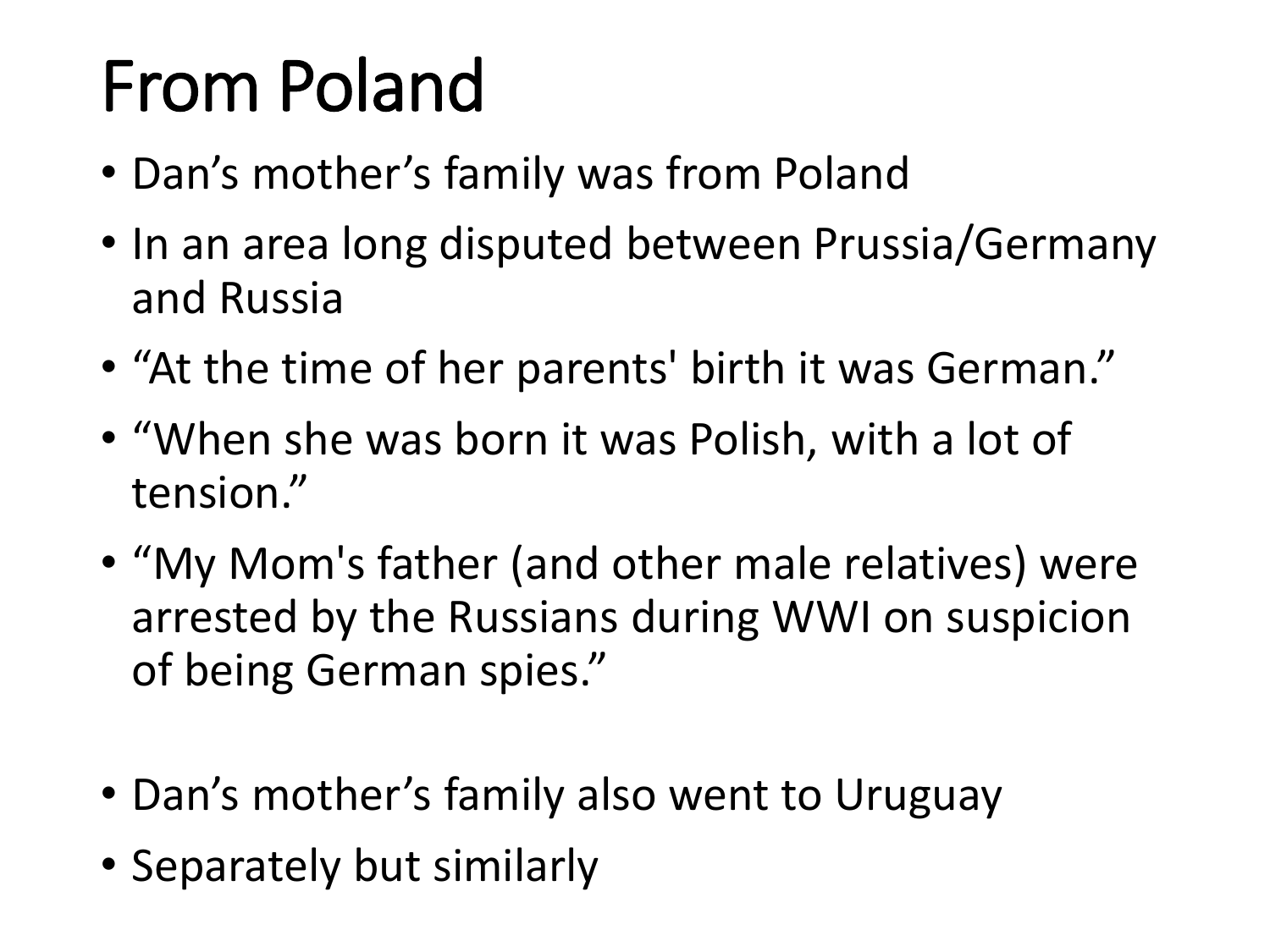# In Uruguay

- Dan's parents met in Uruguay
- "I grew up in Uruguay."
- "There was a lot of German at home and as a little boy I had an accent (in Spanish) and had to see a speech therapist."
- "My throat still hurts from attempting multiple rr words while using the German 'r' "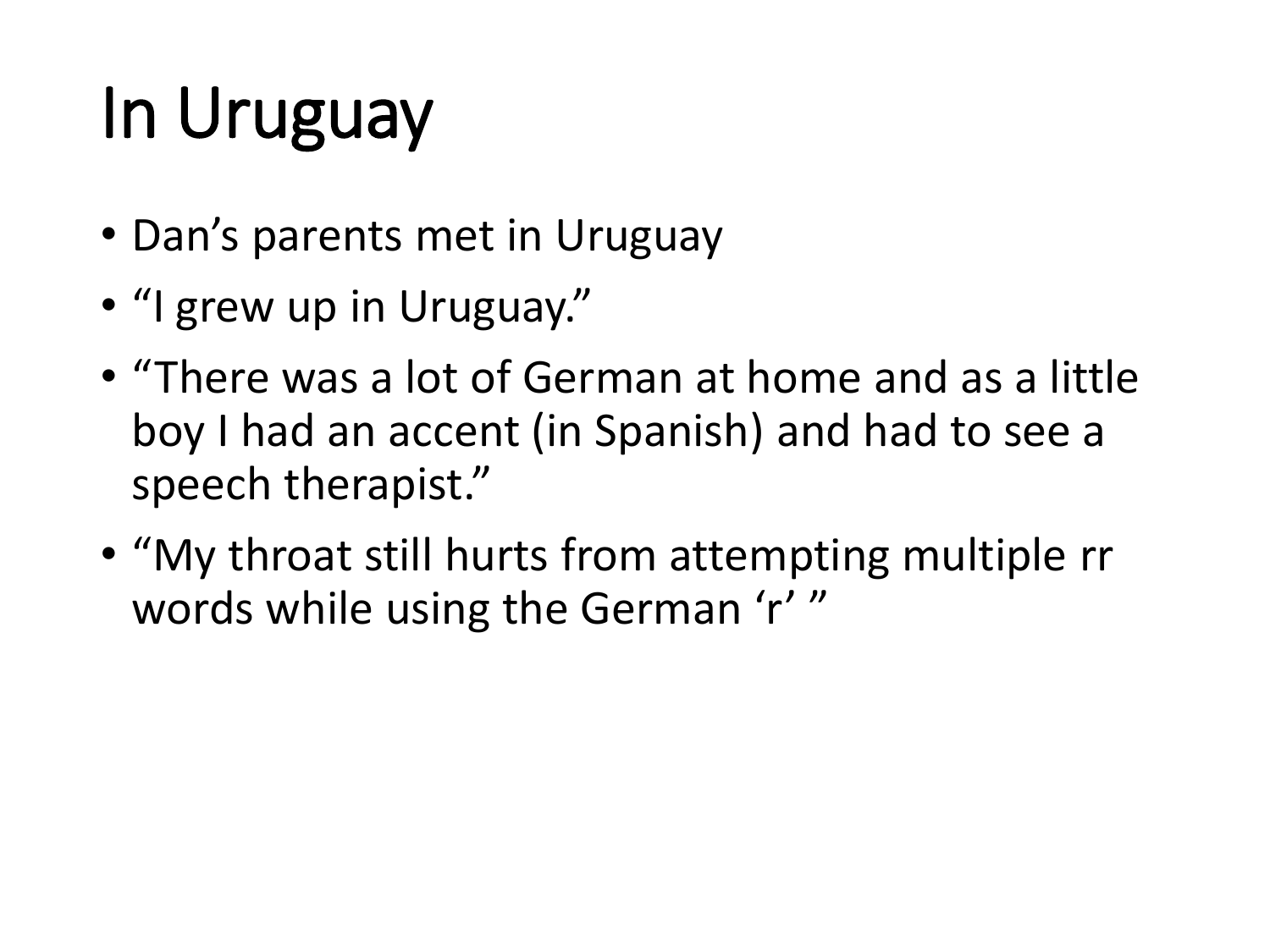# Math, Computers and Brandeis

- "I went to the public schools in Uruguay (excellent) and while a teenager I became strongly interested in mathematics and computer science (meaning programming).
	- Question: I wonder what computers and languages he used there
- "Brandeis accepted me with financial aid (including work, loans, etc) and this was something my family could afford. So I came to Brandeis, and never regretted what followed!"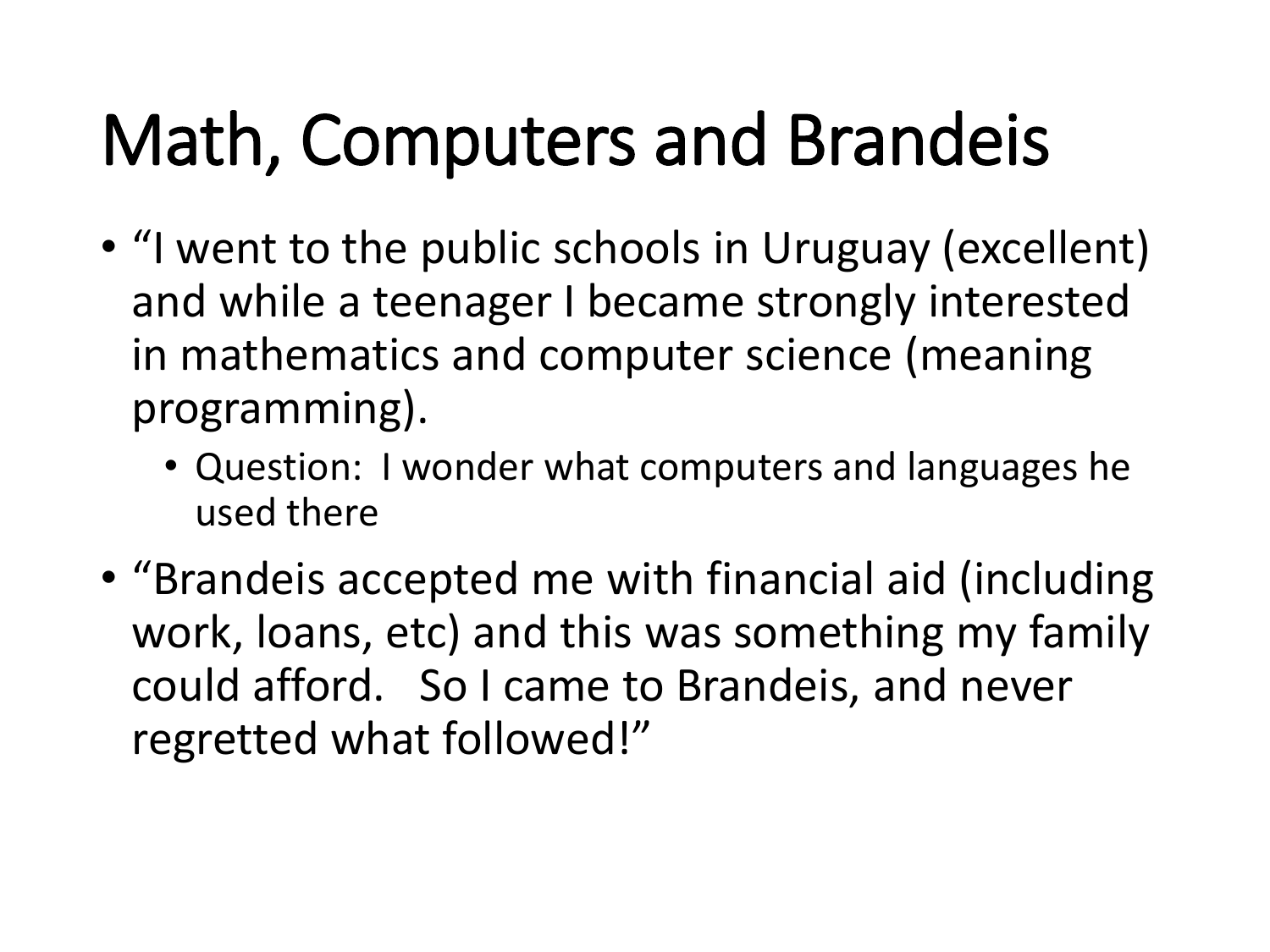### Sorry, Now a Little Bit About Me

- I tried going to grad school in Mechanical Engineering at Stanford in fall 1982
- But I hated what the engineers did to mathematics and switched to OR (which I had just discovered - another story)
- I found the Stanford engineering doctoral students rather dull
- In February 1984, I entered the MIT OR doctoral program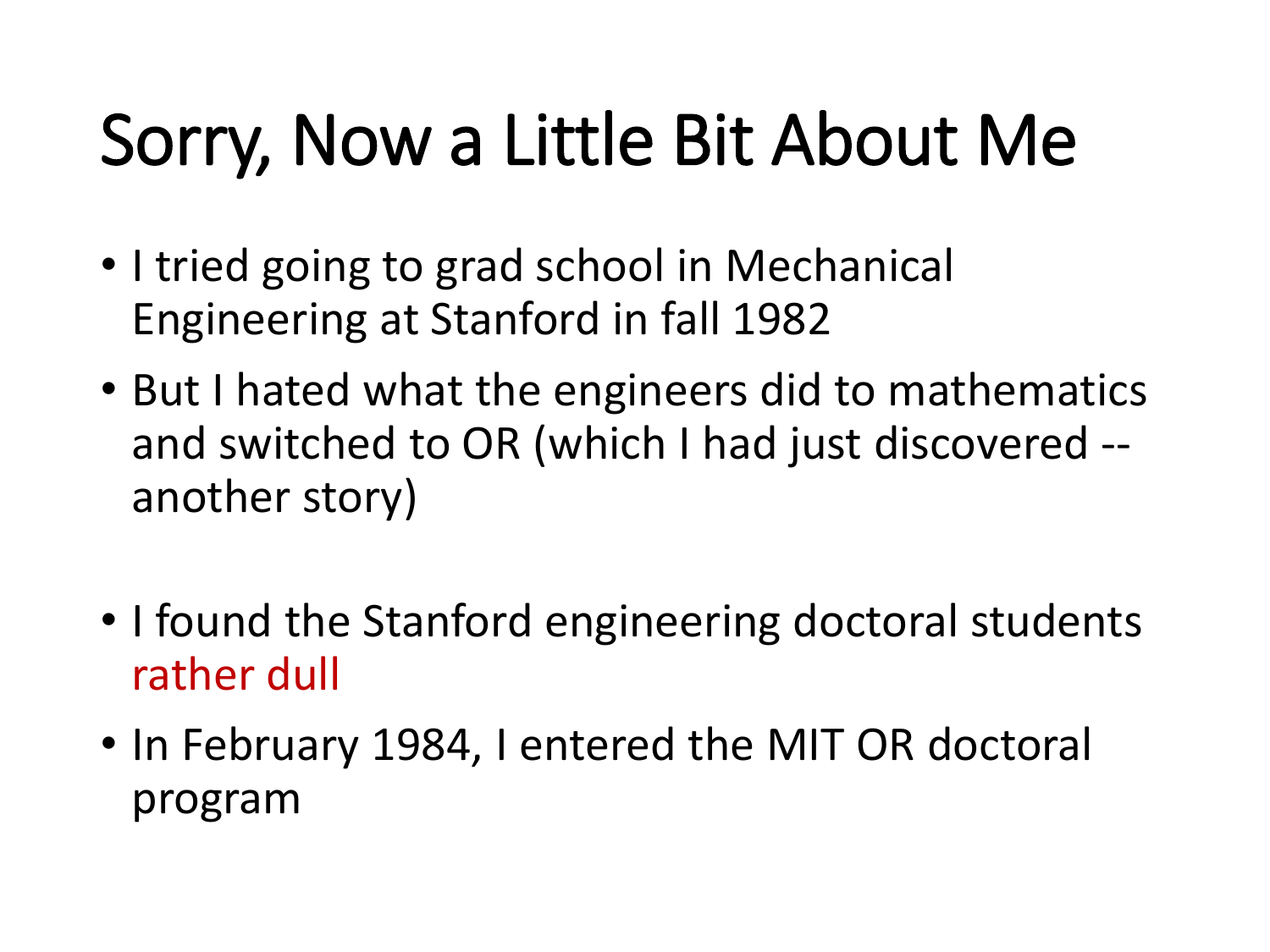# Meeting Dan

• One of the first fellow students I met at the MIT OR Center (ORC) was Dan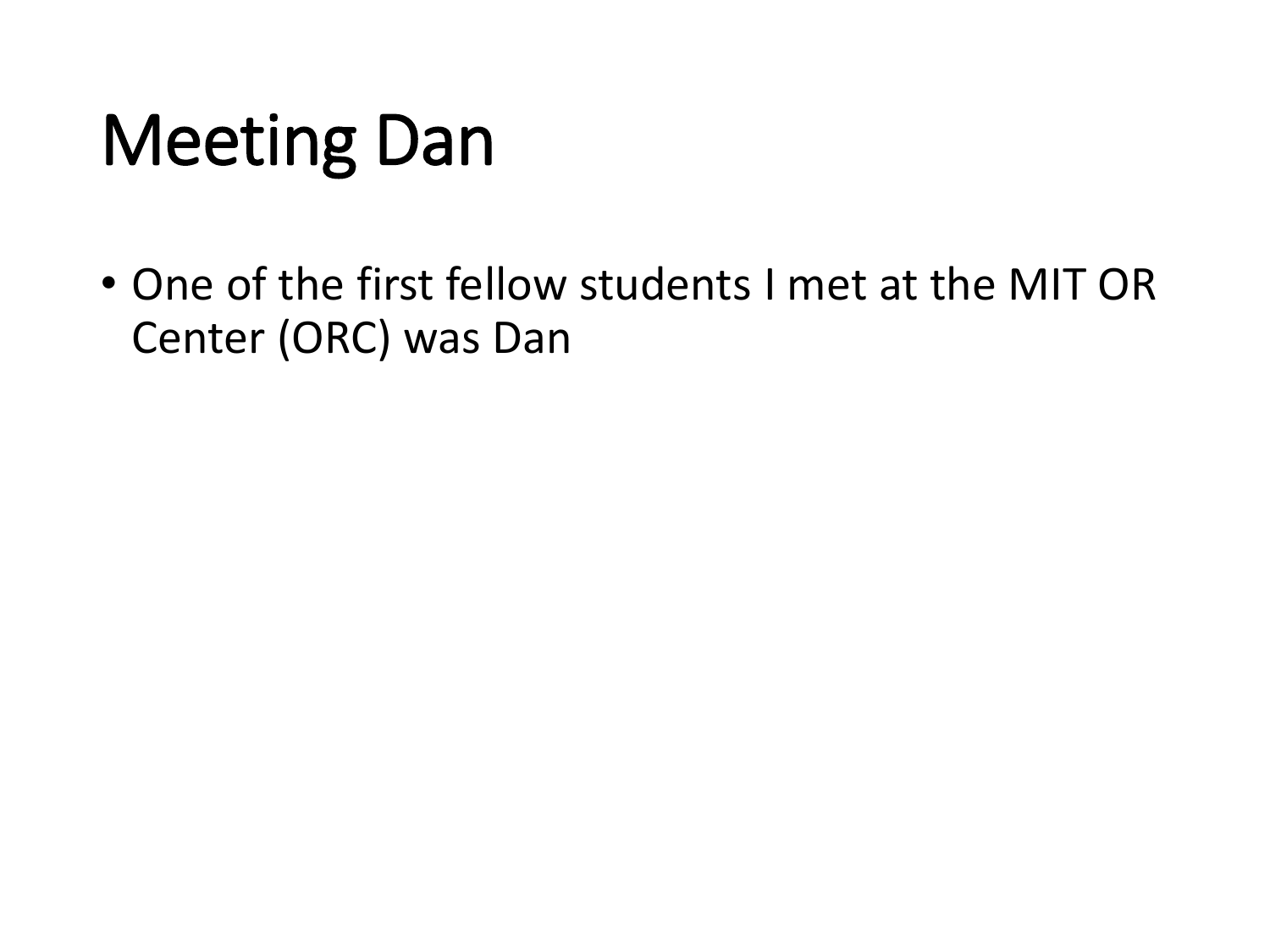### Our First Meeting

• Dan was hunched over a computer terminal (we still had those), typing a mass of characters



• "What's that?", I said, "A contour map of some nonlinear function?"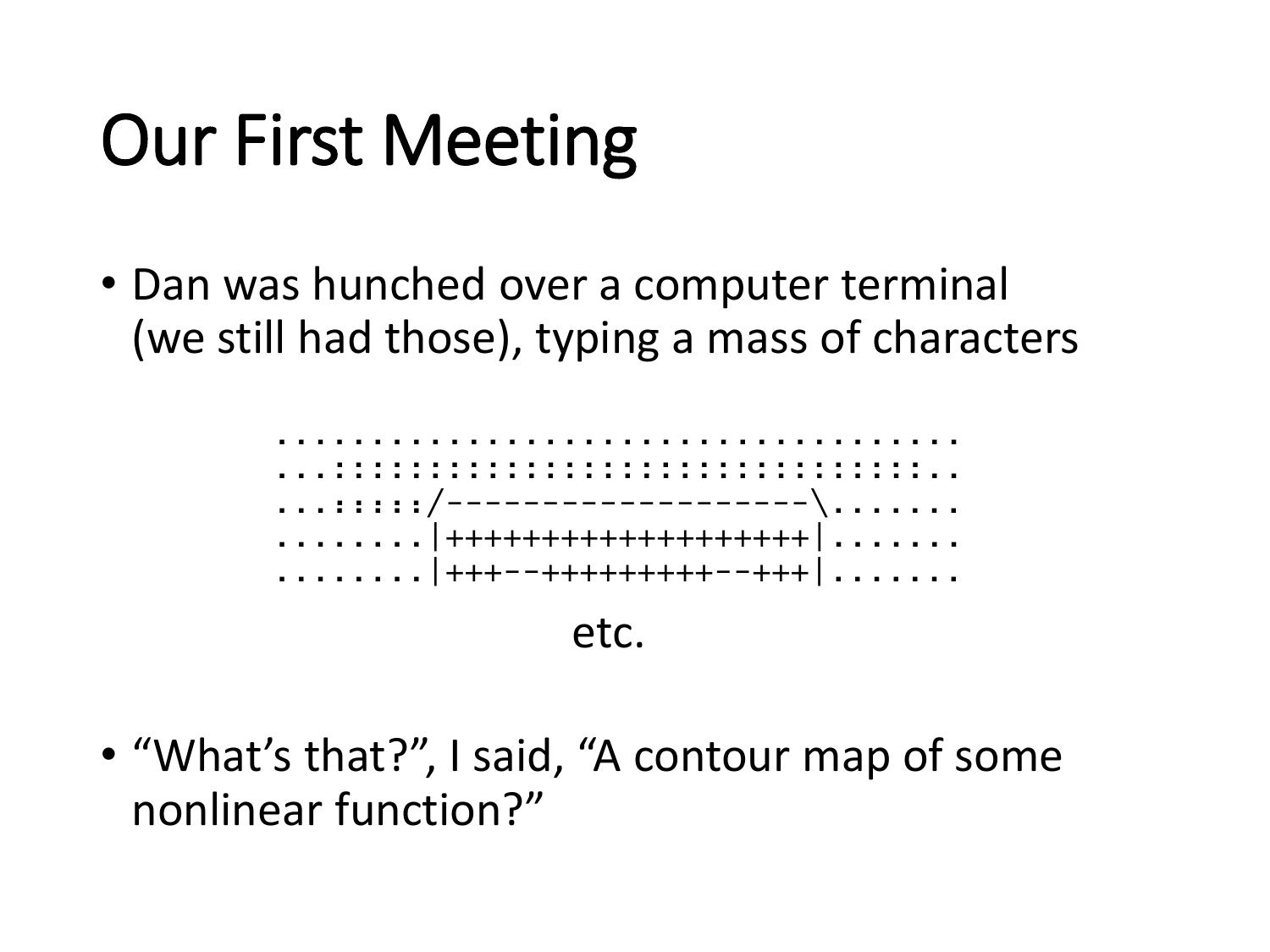### Our First Meeting

- "No," he said, "it is the face of Professor Dimitri Bertsekas."
- OK, I realized, this person may be many things, but not dull…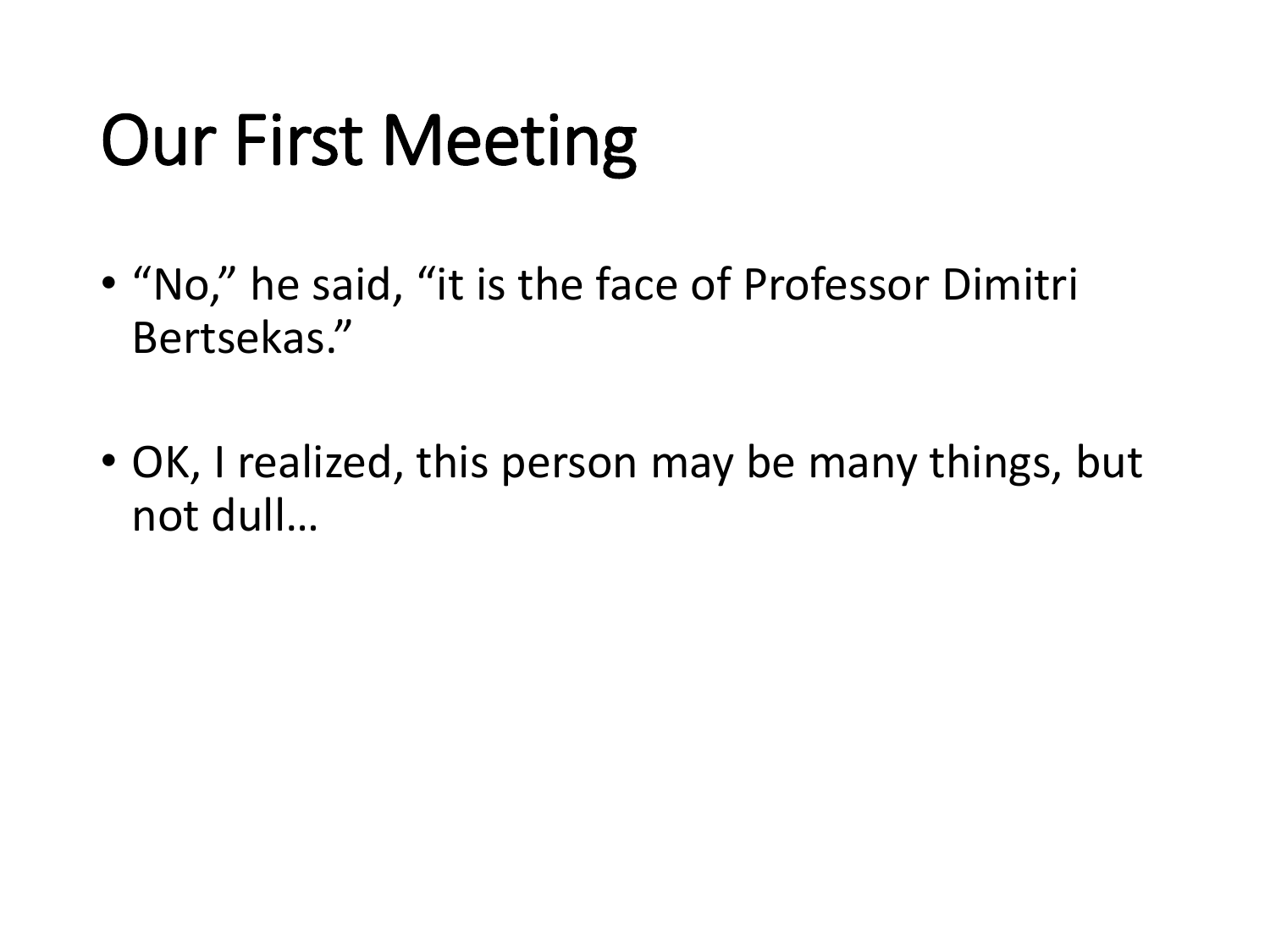# The ORC and Paul Tseng

- Dan created a "festive" atmosphere at the ORC
- He had a tendency to tease Paul Tseng
- Paul (may he RIP (20) was very intense about both his work and his hobbies
- The teasing did not seem to bother him
- I am not sure he even realized he was being teased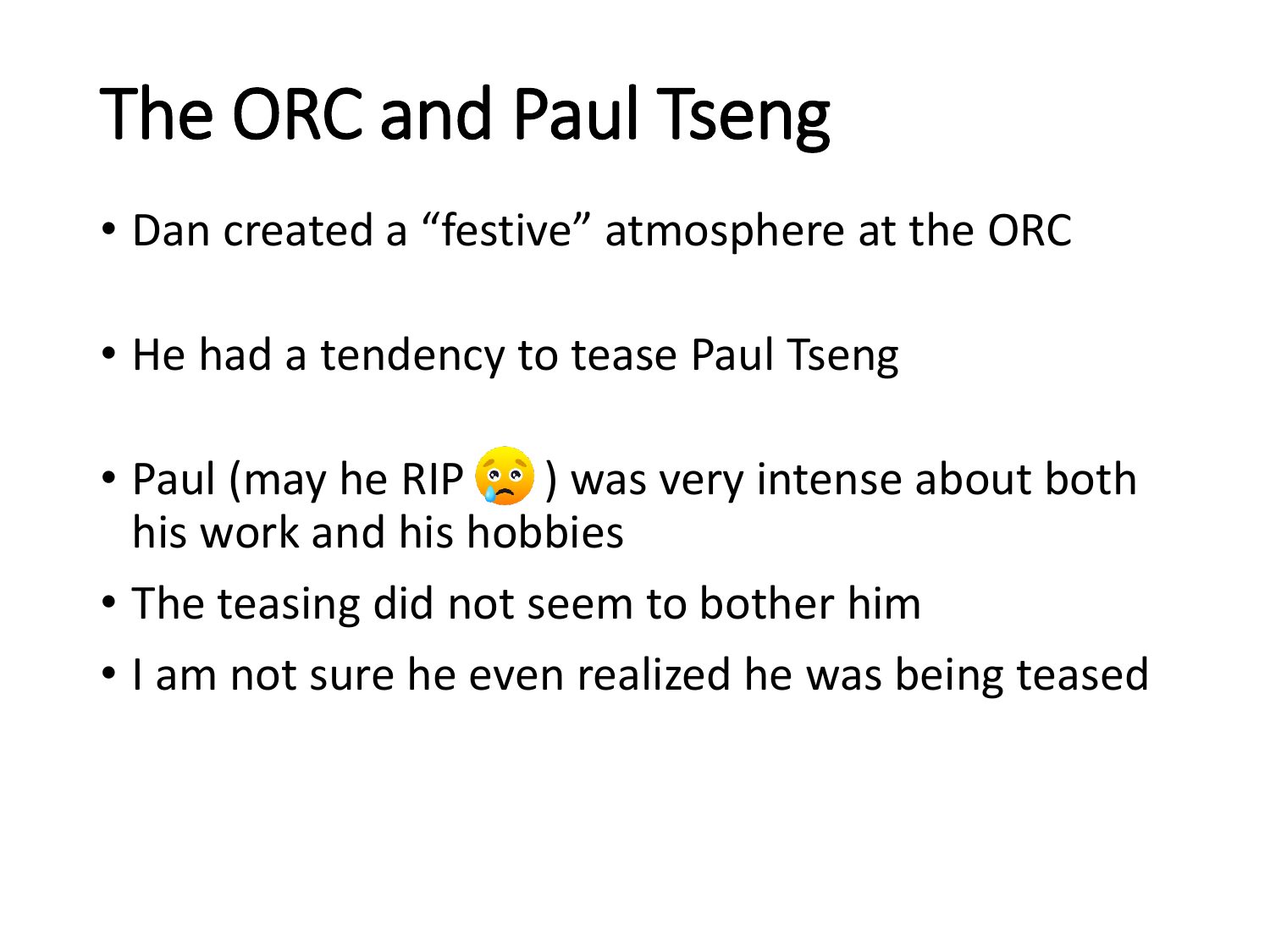#### Paul and Mannequin-Paul

- Paul was really "into" continuous optimization
- But also played many sports
- In his grad student cubicle he had
	- A basketball
	- A tennis racket
	- Full hockey gear (he mostly grew up in Vancouver and did his undergrad work at Queens College in Ontario)
	- Sports clothes and running gear
- One day when Paul was out, Dan assembled these items into Paul's chair, making a simulated mannequin-Paul, sitting in his chair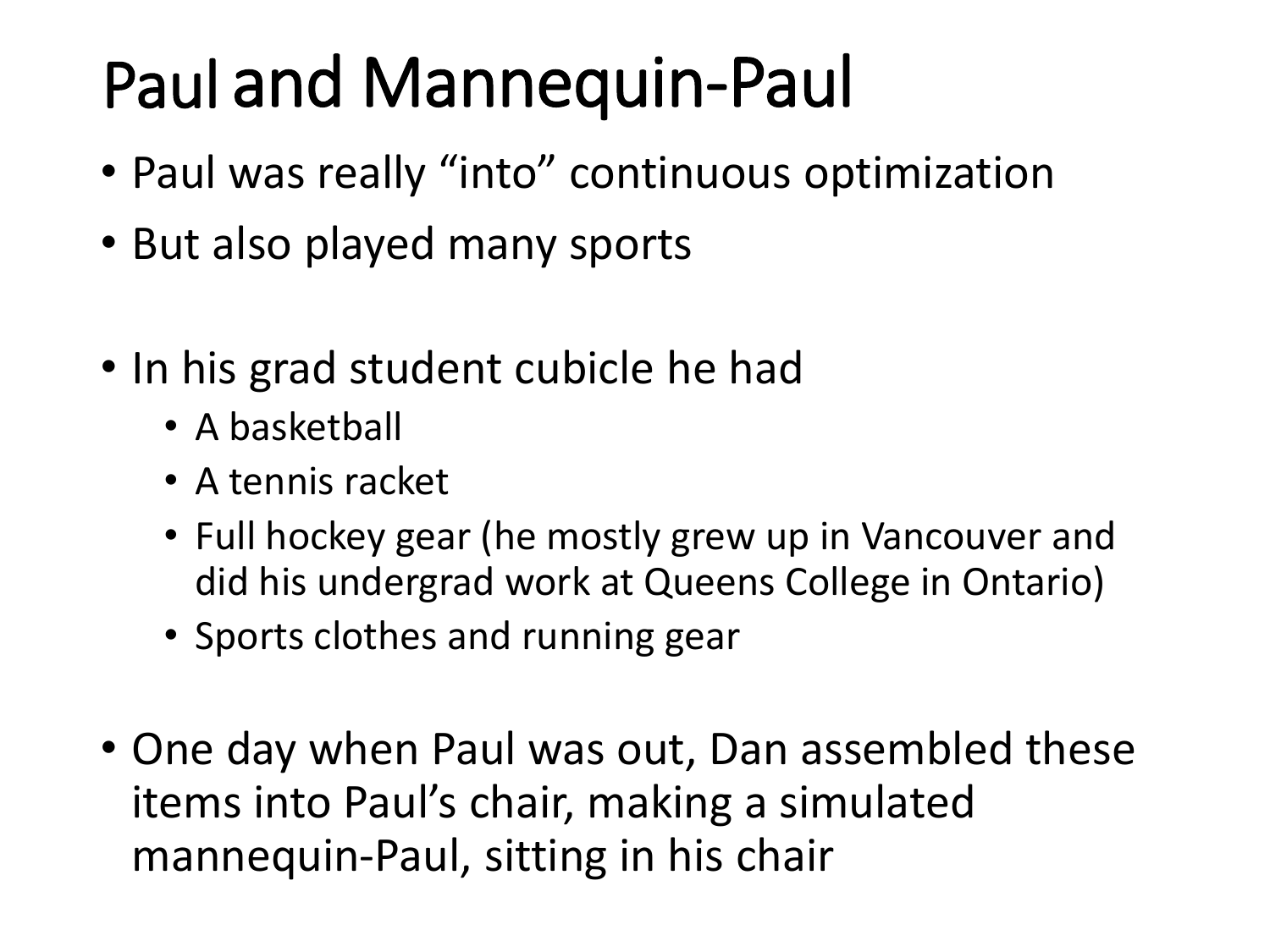# The ORC as Modified by Dan



= Grad student cubicles

(Using Paul's equipment)